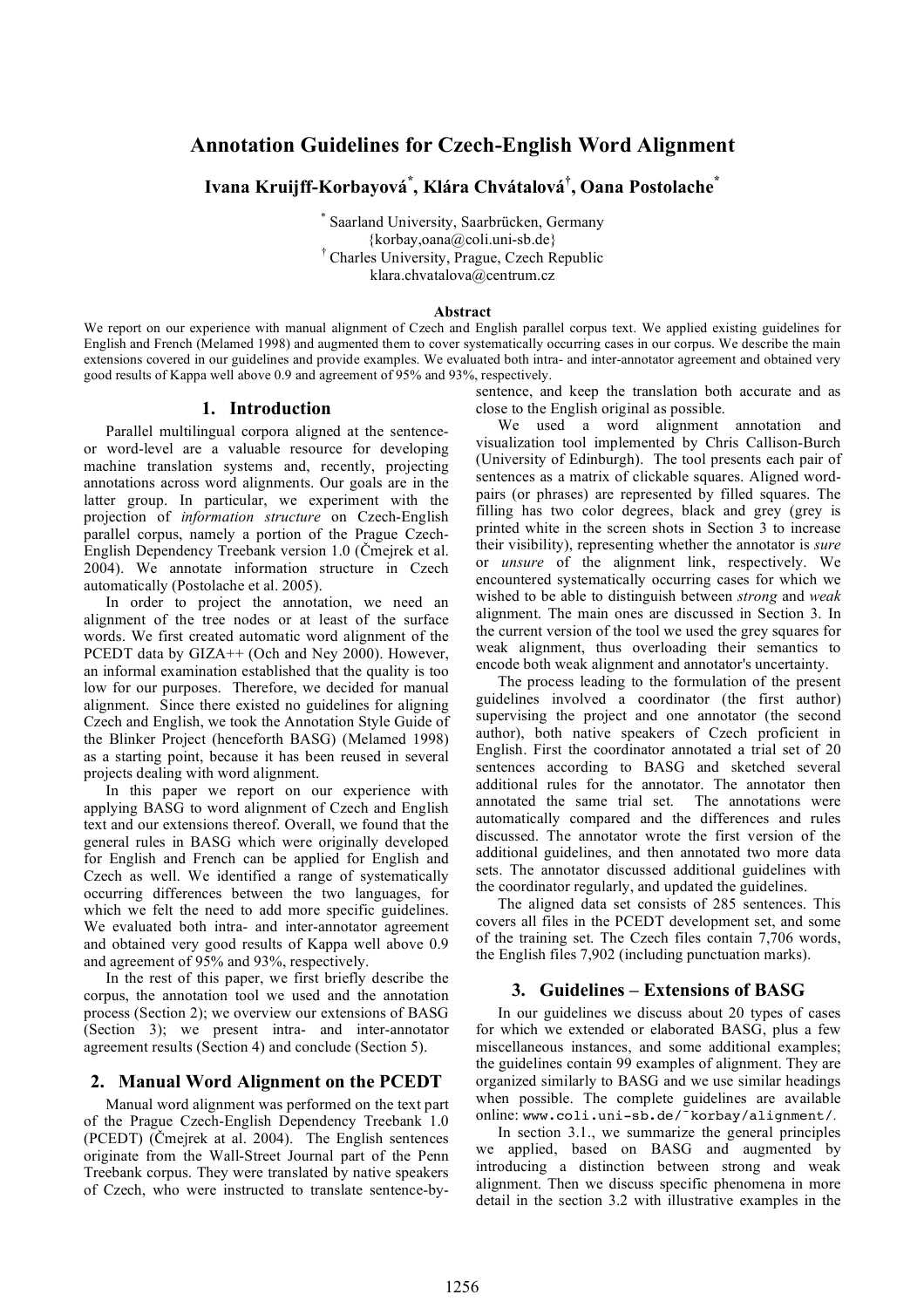form of screenshots from the annotation tool, with English transliteration glosses of the Czech versions. In section 3.3. we discuss problematic instances of alignment.

## **3.1. General Principles**

In line with BASG, we align as much possible. We believe that aligning only word-to-word according to the lexicon would lead to loosing information about the means to express the same meaning across the two languages. We thus adopt the general BASG rule saying that words should only remain unaligned "when you can answer 'Yes' to the following question: If the seemingly extraneous words were simply deleted from their verse, would the two verses become more similar in meaning?" (Melamed, 1998: 3).

However, we also encountered many cases where words are extraneous based of word-to-word lexical alignment, but deleting them would corrupt the correctness of the sentence. We generally align extraneous synsemantic words to the head noun. These cases are due to systematic differences between Czech and English, including articles and other determiners, case markers, zero subject and nominal substitution means and those cases of reflexive pronouns which have no correspondence in English.

As for autosemantic words, we identified and described four specific cases where additional words mostly in Czech are required, including a difference in noun attribute types, additional common nouns, names of persons and a conjunction of a subordinate clause expressed in the other language by non-finite verbal form. On the one hand, these words are extraneous from a strictly semantic viewpoint, but on the other hand, the patterns are encountered systematically. We treat the additional words as weakly aligned (annotated by grey squares, which are show white below). Distinguishing strong and weak alignment allows us to capture more information about correspondences.

To prevent unnecessarily unaligned words, we apply the BASG rules for conjunctive non-parallelism and for resumptive pronouns. To prevent unnecessary phrase alignment, we also apply the BASG rules for auxiliary verbs and passivization. In correspondence with BASG, we align as phrases only idioms, composed prepositional constructions and miscellaneous instances of phrases with the same meaning in the given context.

#### **3.2. Specific Phenomena Discussed**

Included among the cases discussed in our guidelines are the following phenomena:

**Articles and Determiners** English uses articles whereas Czech does not. Typically, we align English definite and indefinite articles with the corresponding head noun in Czech, e.g., 'the' in (1) and 'an' in (2).



However, there are also instances where the English article corresponds to a demonstrative (ex. 3), possessive (ex. 4) or indefinite (ex. 5) pronoun in Czech, or to the Czech numeral "one" with indefinite meaning (ex. 6). Then we align the corresponding words one to another.



Czech and English also differ in the use of possessive pronouns as determiners. We align possessive determiners present only in one language to the head of the corresponding noun phrase, e.g. 'its' in (7) and 'svých' (their: reflexive possesive) in (8).



**Case marking** English often uses prepositions or possessive markers where Czech inflects the head noun of a phrase. We therefore align the former with the head noun, e.g., 'of' in (9) and 'by' in (10). Dependent adjectives are also inflected in Czech, but this is the result of adjective-noun agreement within the Czech NP, and thus not a reason for alignment. The English case markers are aligned to the adjectives only in those cases where the adjective stands in for the head noun, such as 'of' in (14).

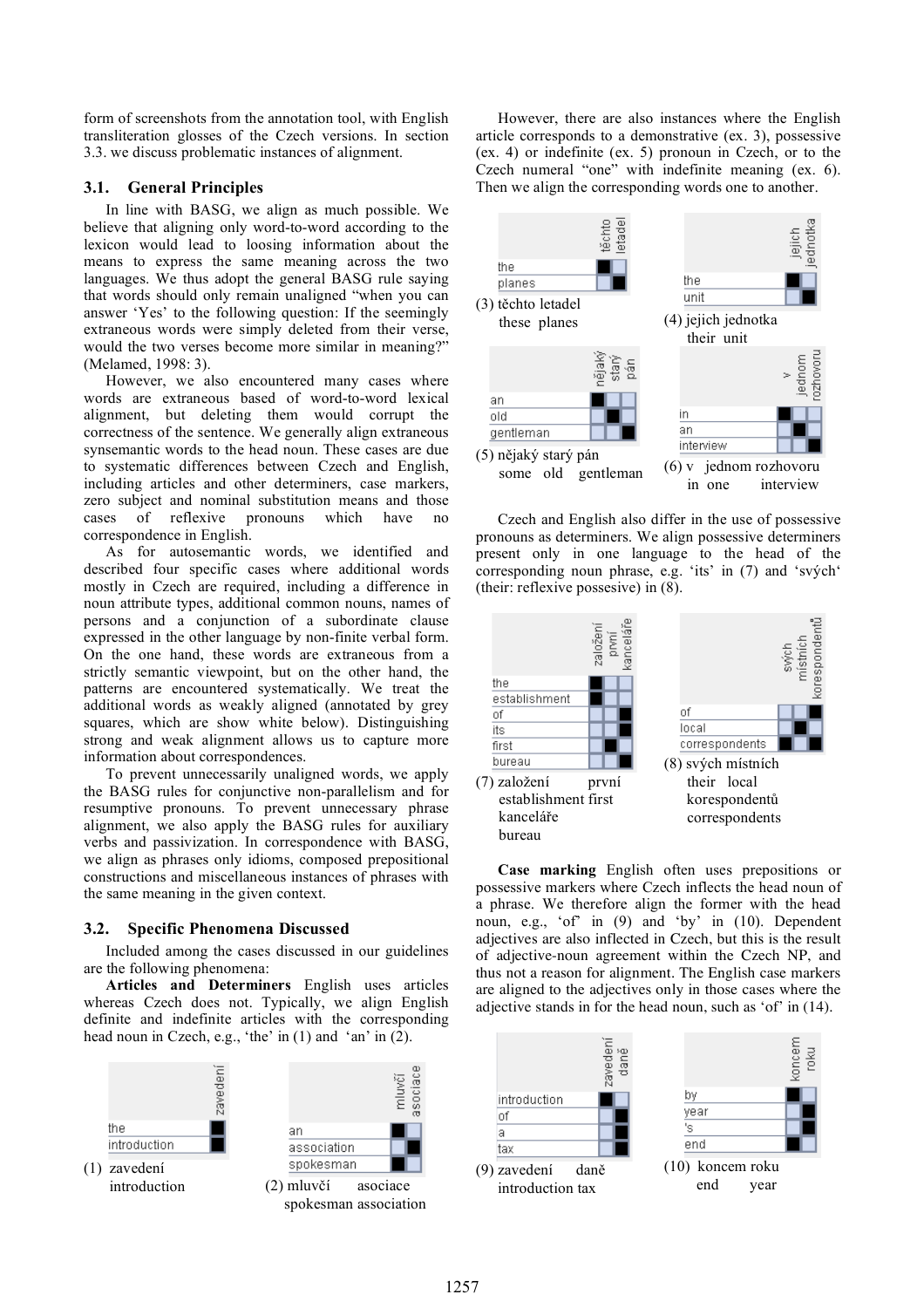A Czech verb may require a prepositional case if there is no corresponding preposition in the English sentence. We align these additional prepositions in Czech to the head noun as well, e.g., 'k' in (11).



to margin call comes

**Zero subject** Czech is a subject pro-drop language. We align the subject in English with the corresponding main and auxiliary verbs in Czech, because they also carry the agreement features (ex. (12)). However, we do not align the English subject to a predicative noun, predicative adjective or passive participle although they may also reflect number or gender , e.g., 'spoiled' in (13).



**Nominal substitution** If nominal substitution with "one / ones" is used in English and an adjective as a NP head is used in Czech, we align both the English adjective and "one / ones" with the Czech adjective (ex. (14)).



**Czech reflexive pronouns "se" and "si"** We distinguish five different functions of Czech reflexive pronouns "se" and "si" with specific rules for alignment (Daneš, 1987: 175). In general, if there is no corresponding word in the English sentence, we align the reflexive pronoun with the English main verb (ex. (15)).

The only exception is the reflexive form of passive, where we align the entire passive forms as phrases (ex. (16)).



Sometimes there is a word corresponding to the Czech reflexive pronoun in the English sentence, such as a reflexive pronoun, "one another" or "each other"; then we align these words (ex.  $(17)$  and  $(18)$ ). We use analogous rules for deverbal adjectives.



**Different types of attributes** Attributes are often expressed differently in the two languages, particularly when English uses nominal premodifiers of nouns. Czech then often uses a construction with a noncongruent attribute, which involves an additional head noun. We treat such additional nouns as weakly aligned with the corresponding head noun –shown as white squares in the figure in example (19).



(19) holdingů v oblasti realit a nákupních center holdings in area real-estate and shopping centres

**Additional common nouns** Czech often uses a common noun in addition to a proper noun, such as the name of an institution, company, date expression, etc. in order to avoid inflecting them. We treat the common noun as weakly aligned with the corresponding head noun – shown as white squares in the figure in example (20). However, the additional common noun is the head noun in this case and we align relevant articles, case markers etc. to this common noun with black squares representing strong alignment (ex. (21)).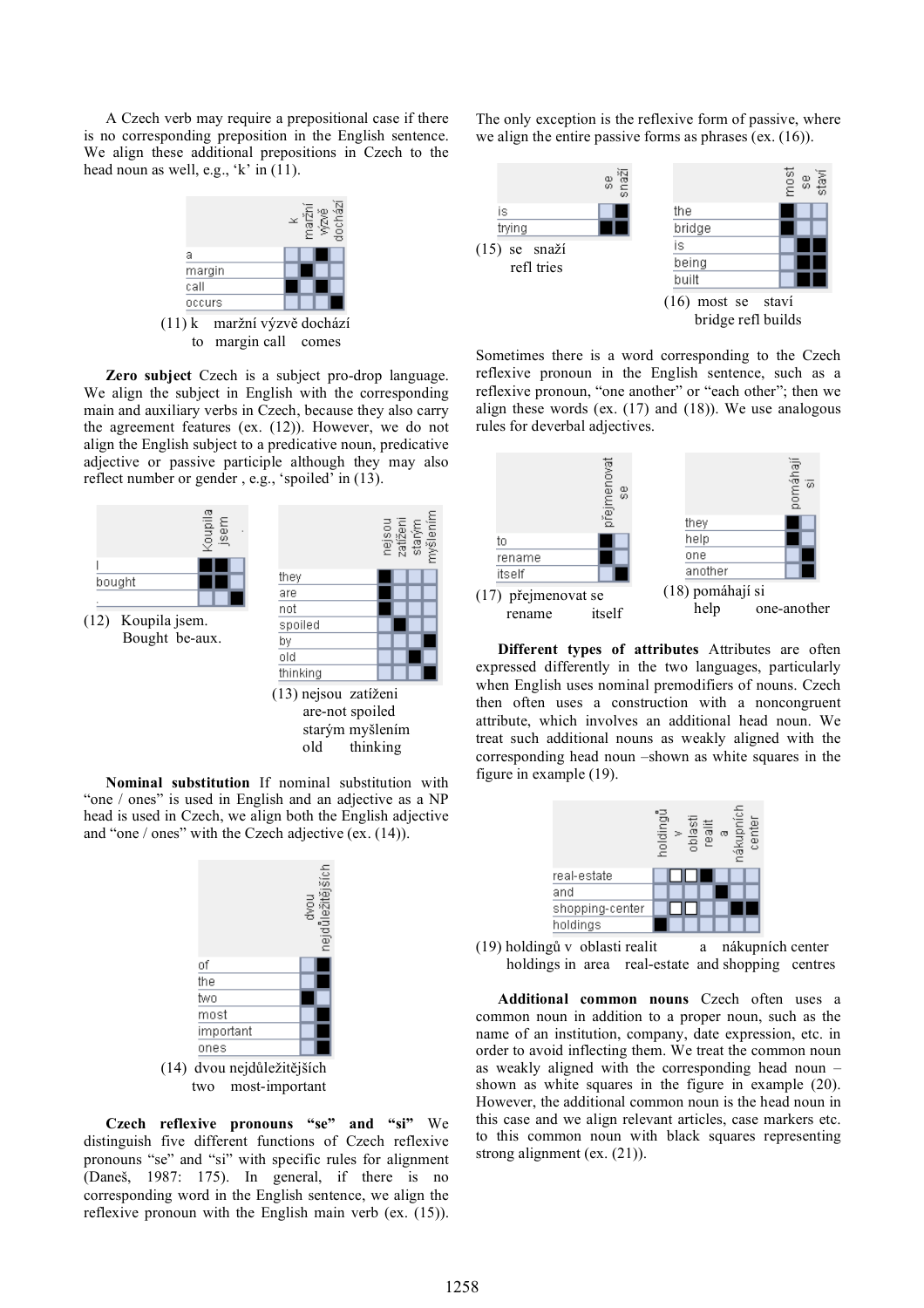

**Names of persons** In Czech a common noun often accompanies the name of a person to avoid its inflection. It is an attribute not in syntactic agreement (Grepl and Karlík, 1998: 326) and therefore we treat the proper noun, typically a surname, as a head noun in such case, e.g., 'Shindler' in (22) and (23). This is also supported by the fact that the surname seems to be the least often omitted part of the name of a person (at least in newspaper text).



**Various types of subordinate clauses** We describe five types of alignment concerning subordinate clauses:

1. Relative clauses: For relative pronouns we apply the BASG rule for aligning resumptive pronouns with the respective head noun, e.g., 'která' (which) in (24).



2. Complex subordinating conjunctions formed by a referring word and a conjunction: We always align both parts of the correlative conjunction of this type with the English conjunction, e.g., 'to že' (that that) in (25).



problem is that, that…

3. Subordinate clauses following verbs of communication: The conjunction is very often omitted in English. The conjunction in Czech thus remains unaligned, e.g., 'že' (that) in (26).



(26) asociace uvedla, že poptávka stoupla association said that demand grew

4. When the main verb of the subordinate clause has no correspondent in the other language, we follow the meaning of the words. Noncorresponding words remain unaligned, e.g., 'což je' (which is) in (27).



- production rose to 801,835 units, which is nárůst increase
	- 5. Main verb in one language corresponds to a nonfinite verb form in the other: We treat the whole non-finite form as strongly aligned to the main verb of the subordinate clause –black squares, and as weakly aligned to the conjunction –white squares in the figure in example (28).



#### **3.2.1. Problematic cases**

In this section, we describe problematic cases where more than one alignment approach seems appealing, depending on whether one focuses on semantic vs. lexical/syntactic correspondence. The decision may also depend on the further use of the aligned data.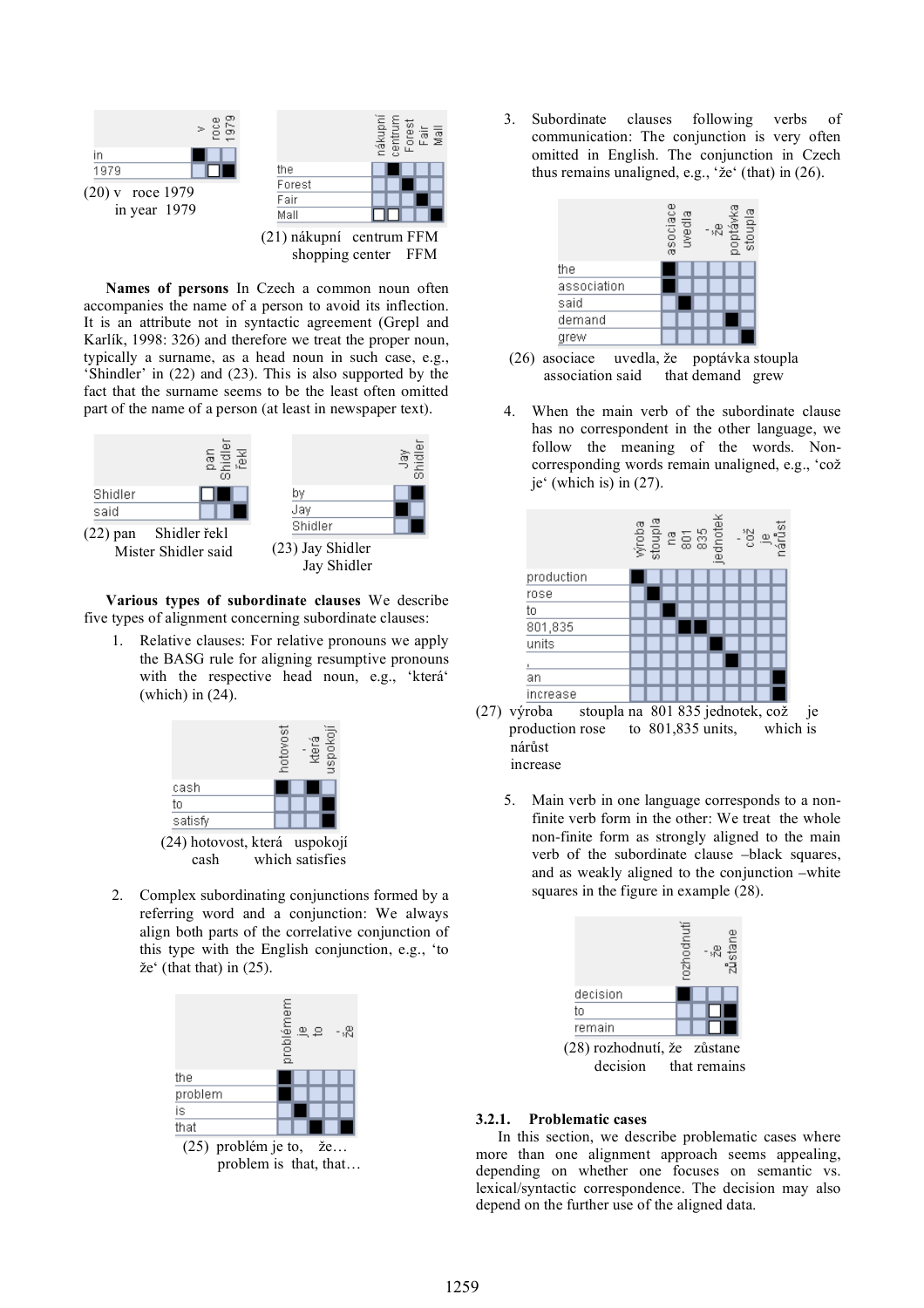**Negation involving pronouns** Unlike English, Czech employs negative congruence: it uses a negative verb form and a negative pronoun. The pronouns and the verb forms are straightforward to align. However, this results in aligning a negative verb form in Czech with a positive one in English. In order to explicitly encode the involvement of all negation parts, we decided to additionally weakly align as a phrase all words reflecting the negation –white squares in the figures in examples (29) and (30).



**Expressions of quantity** In Czech, certain quantitative phrases involve a systematic mismatch between semantic meaning and syntactic form: The expression of quantity is the syntactic head of the quantitative phrase, whereas the noun stating the quantified entity is an attribute not in syntactic agreement (Daneš 1987: 153; Karlík et al. 2003: 308n.). We decided to align according to the semantic meaning, which is constant cross-linguistically and is easy to decide also for non-inflected nouns (ex. (31)).



raised by 62,872 units

**Non-finite verbal forms** We already mentioned subordinate clauses corresponding to non-finite verbal forms above. We also encountered non-finite verb forms corresponding to each other. However, there have not yet been enough examples to deduce a general guideline for such cases. We thus rely on the annotators' intuitions to deduce parallels with cases solved in guidelines.

# **4. Evaluation**

#### **4.1. Automatic vs. Manual**

To compare the automatic and manual alignment, we computed the Alignment Error Rate (AER) (Och and Ney 2000) for GIZA++ against the annotator: The average AER is 0.348 with a standard deviation of 0.071. As we discuss below in more detail, we also measured the Kappa statistic (Carletta 1996). Here we obtained Kappa values below 0.6 and thus below the threshold of 0.67 for tentative conclusions (Krippendorff 1980).

#### **4.2. Intra- and Inter- annotator agreement**

In order to measure the reliability of our annotation guidelines, we measured intra- and inter- annotator agreement. We used two files with 23 and 27 sentences, respectively (all together 1,416 Czech words and 1,367 English words). These 2 test files were re-annotated by the annotator after an intermittent period of several months. The same two file were also annotated by a second annotator, who had not been involved in the project earlier. The second annotator was instructed as follows: he read BASG and our extensions, and annotated the same trial set of 20 sentences that we had used initially (cf. Section 2). Discrepancies and cases where he had doubts were discussed once. Then he annotated the two test files without further interaction. The values we obtained for intra- and inter-annotator agreement are shown in Table 1.

To compute agreement, we considered as instances all Czech-English word-pairs. If a pair was aligned (the corresponding square was colored, with either black or grey) we consider it to have the category True; if it was not aligned it has the category False. We used two measures described below.

The first measure takes into account only the True (aligned) instances. For each two annotations we computed  $A_1$  and  $A_2$  the number of True instances for the annotation 1 and annotation 2, respectively. Then we have computed the intersection *I* between the two annotations. The final agreement was computed as

$$
AGR = 2*I / (A_1 + A_2)
$$

The intra-annotator agreement was about 95%, interannotator agreement about 93%, both very high.

For comparison, the inter-annotator agreement published for the Blinker Project (Melamed and Marcus, 1988) had an overall average of 81.87. They used as a metric a weighted F-measure considering only the True instances. The weights were introduced in order to avoid placing undue importance to the words that were linked more than once.

As a second measure we used the Kappa statistic (Carletta 1996). We considered all True and False instances and computed Kappa by the two well known methods based on (Cohen 1960) and (Siegel and Castellan 1988). However, in our case the difference between the two values is negligible (in the order of  $10^{-8}$ ). The intraannotator agreement reached Kappa of about 0.95, and inter-annotator agreement above 0.93, both well above the threshold of 0.8 for reliability (Krippendorff 1980).

One known issue for the Kappa statistic is that it does not account for varying difficulty among instances. Considering our representation of the instances as a matrix of cells, where, the True instances are usually placed along or near the diagonal, the False instances in the leftbottom and right-top corner can be considered 'easy' in the sense that they typically do not pose any difficulty when annotators make the decision (not to mark them). Because of this, taking into account all these 'easy' False instances leads to more favourable Kappa values. In order to get a feeling of how much the Kappa values are due to the agreement on the True instances, rather then to the agreement on the False instances, we also computed Kappa between each annotator and GIZA++. The resulting values below 0.6 are considerably lower than those for inter-annotator agreement (the difference is about 0.3). We thus conclude that agreement on positive instances contributed significantly to the high agreement among the annotators.